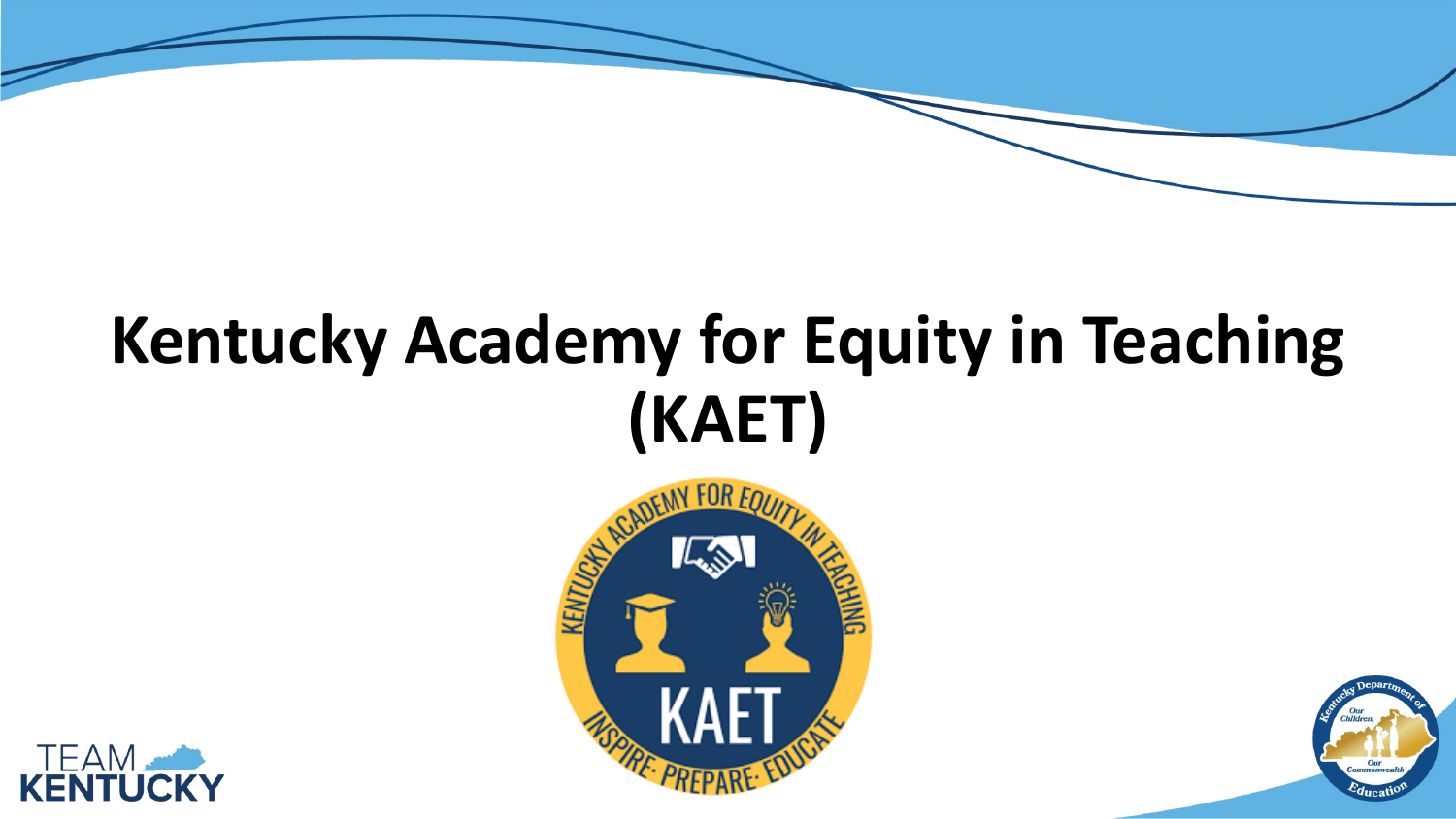## Reviewing our WHY and HOW

WHY-The Kentucky Department of Education, the Kentucky Board of Education, the Education and Workforce Development Cabinet and the Council on Postsecondary Education are committed to the racial equity in public schools and seek to foster a culture of anti-racism and further racial equality.

HOW-Through recruitment of new teachers to the profession and development and retention of those teachers, the Kentucky Academy for Equity in Teaching (KAET) project will provide all students with equitable access to effective, experienced and diverse educators that will help ensure all graduates are prepared to be successful members of a global society.

**INSPIRE-PREPARE-EDUCATE**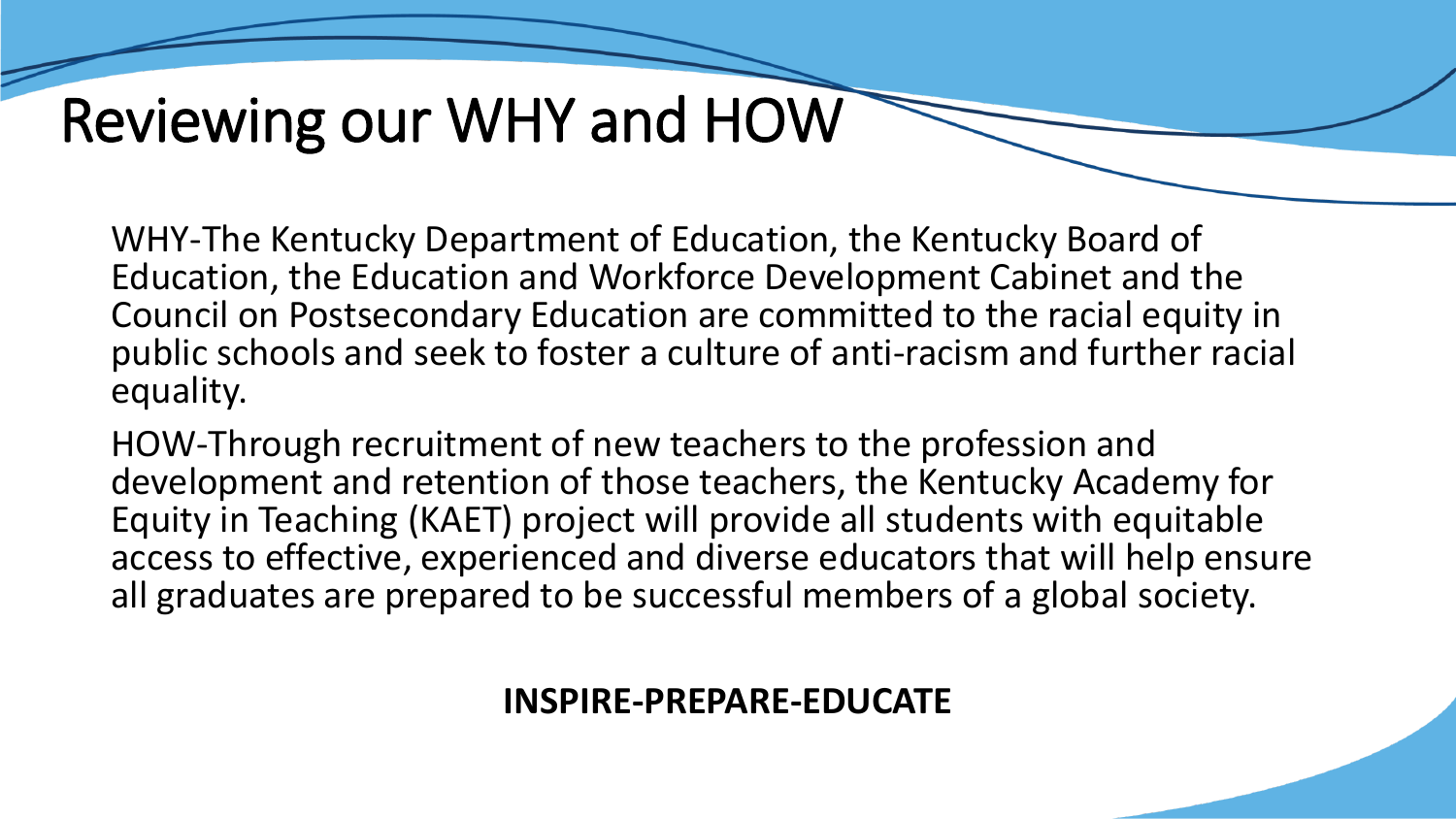

### Inspire:

#### **Grow Your Own-**

Cultivating future educators through teacher-academy and learning pathways allows high school students opportunity to explore and engage in teaching field with support from a variety of key stakeholders

EACHKY

-Grow Your Own Grants currently in review process. Awards will be announced in August.

-Creation of Teacher Learning Pathway Curriculum Resources

-Strengthening and increasing Ed Rising Chapters (high school and collegiate) across the state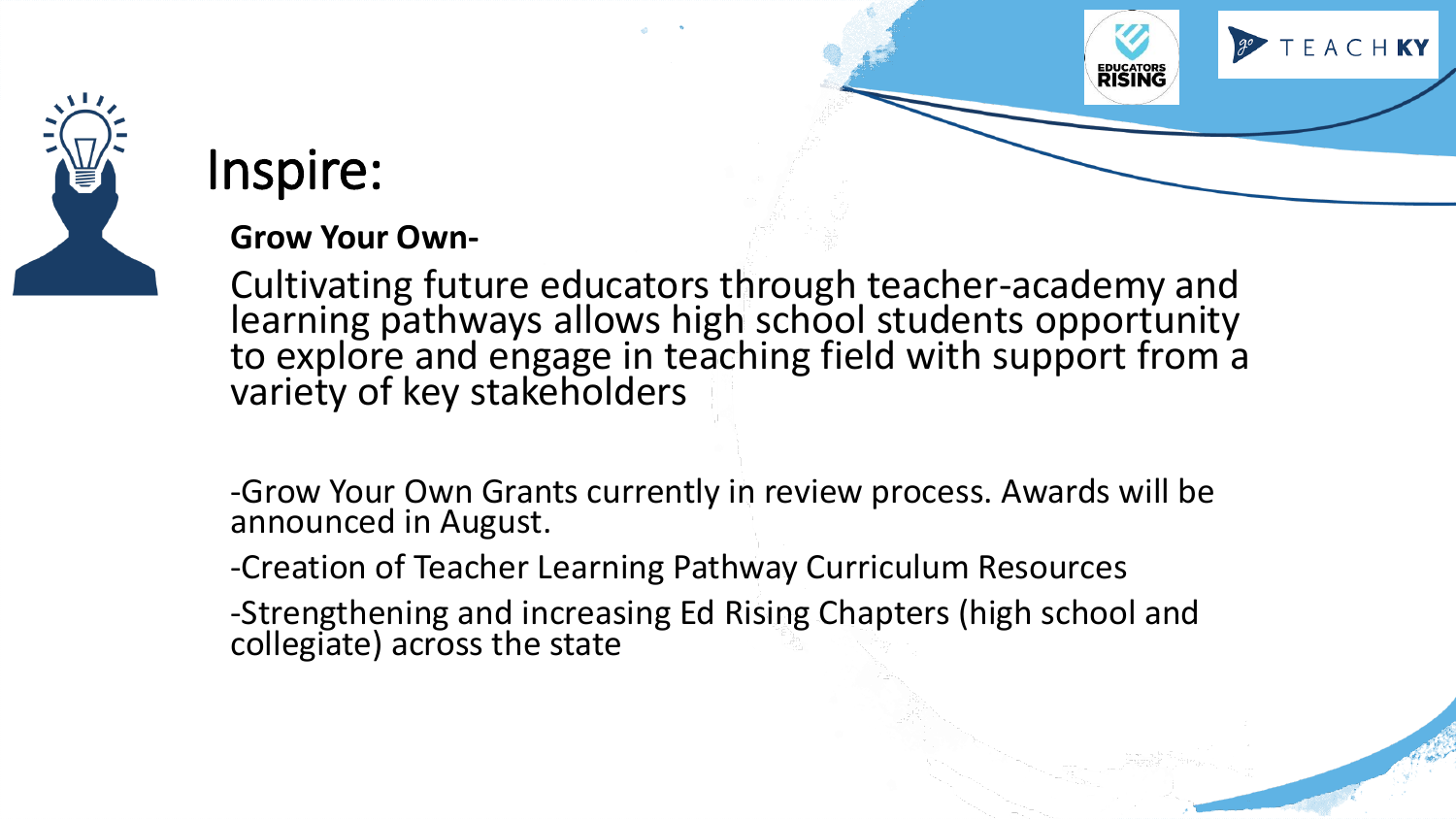### Inspire:

### **GoTeach KY-**

Communicating with and inspire students in high school and college to consider teaching as a career.

Sharing positive stories from personal teaching experiences and interacting with potential teaching candidates to create continuous pipeline of educators entering the field.

EACHKY

**EDUCATORS** 

**-**Ambassadors Closing Ceremony took place on June 16. Ambassadors shared about their experiences The feedback was extremely positive.

Next Cohort –

- □ Advertise and open application process August 23rd
- ❑Close applications September 23rd.
- $\square$  Make selections and inform new ambassadors by October 1
- ❑Vendor ID forms due by October 20 (first ambassador meeting)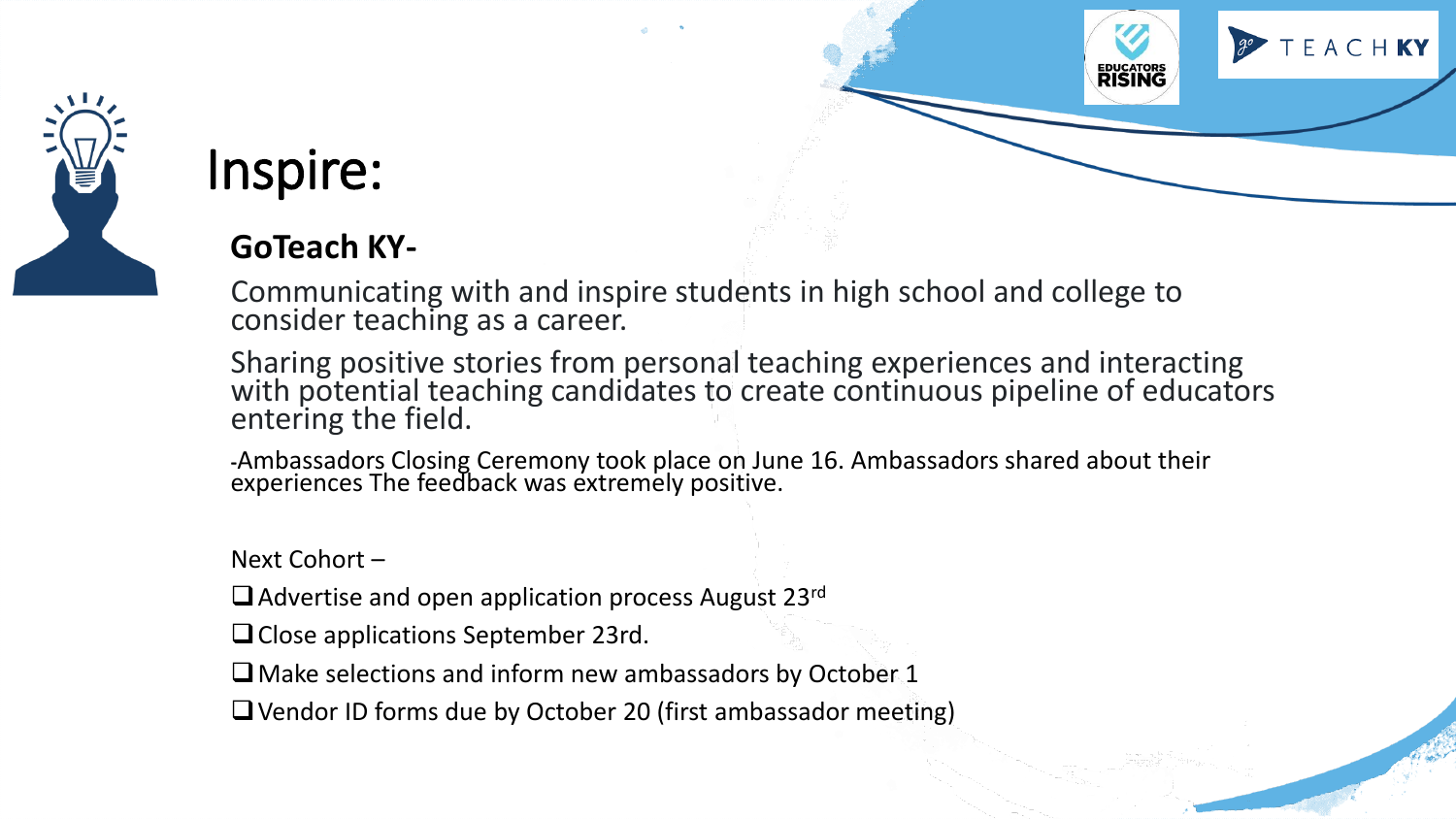

### Prepare:

**Mentoring and Assessment Coaching-** Participating students receive individualized support to develop a study plan and strategies for success on admission assessments and reimbursement for assessment-related expenses, as well as guidance throughout their educator preparation program

CKEC partnership to support KAET Mentoring and Assessment Coaching

-Program will explore every effort to remove obstacles so that college students can pursue and attain a career in education. Extensive mentoring will be provided, as well as Praxis cost relief, preparation, and opportunities for multiple attempts. In addition, collaboration with college/university Deans of Education to ensure mentorship meets needs to help pave the way for future educators to become both certified and prepared to enter the workforce.

- New CKEC Associate Director, David Morris will be leading KAET work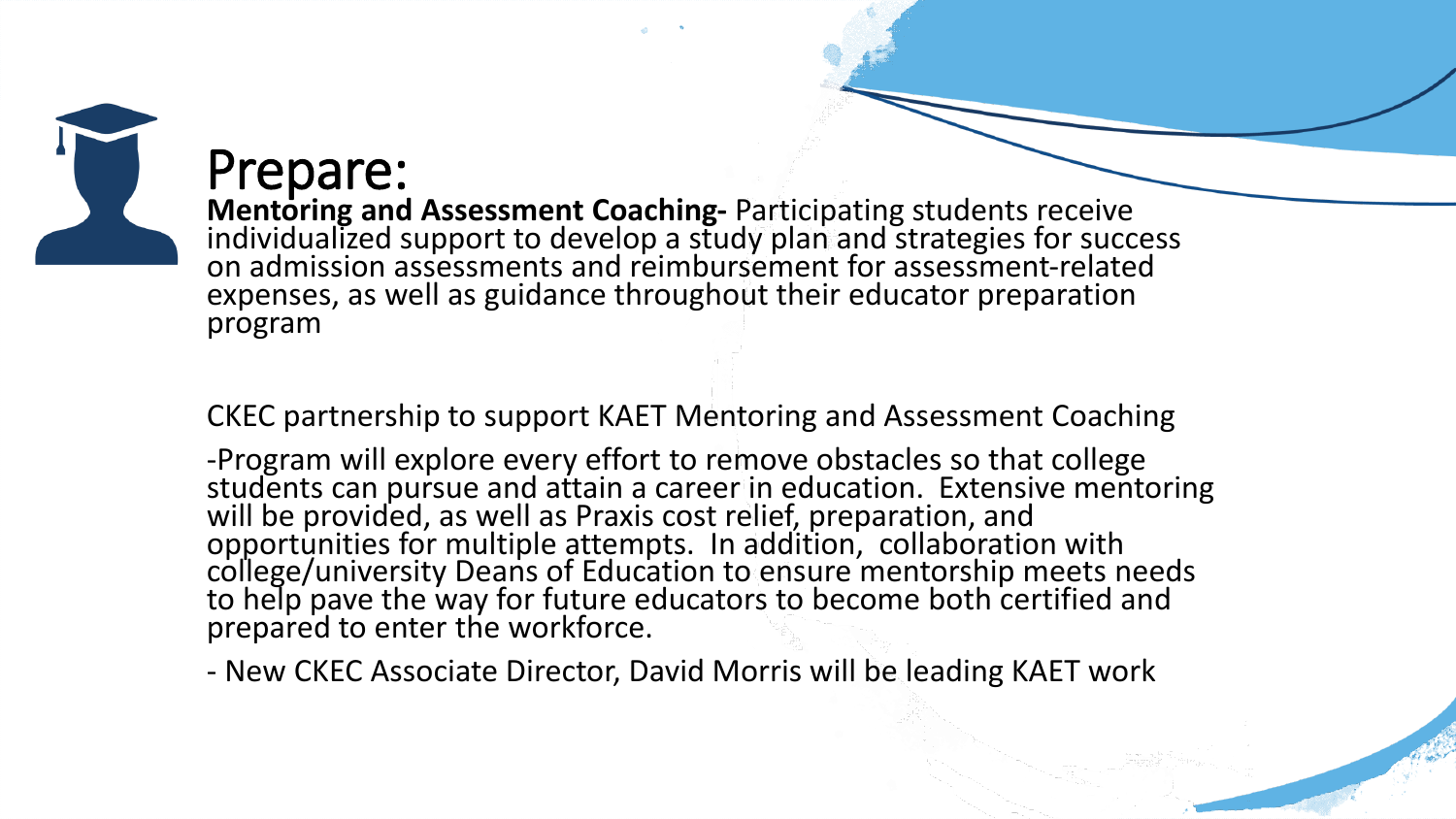

### Educate:

### **Cultural Competency Modules:**

**-**Partnership with KDE/CPE

-A4th Modules-*(Dr. Aaron Thompson in collaboration with Dr. Dawn Offutt)*

- 1-Awareness 2-Acknowledgement 3-Acceptance 4-Action
- -First 2 modules in production stage-Videos/Facilitation

Guide/PowerPoints/Activities/Resources (synchronous and asynchronous learning opportunities)

- -Train the trainer model through co-op partners
- -Target rollout date for Fall